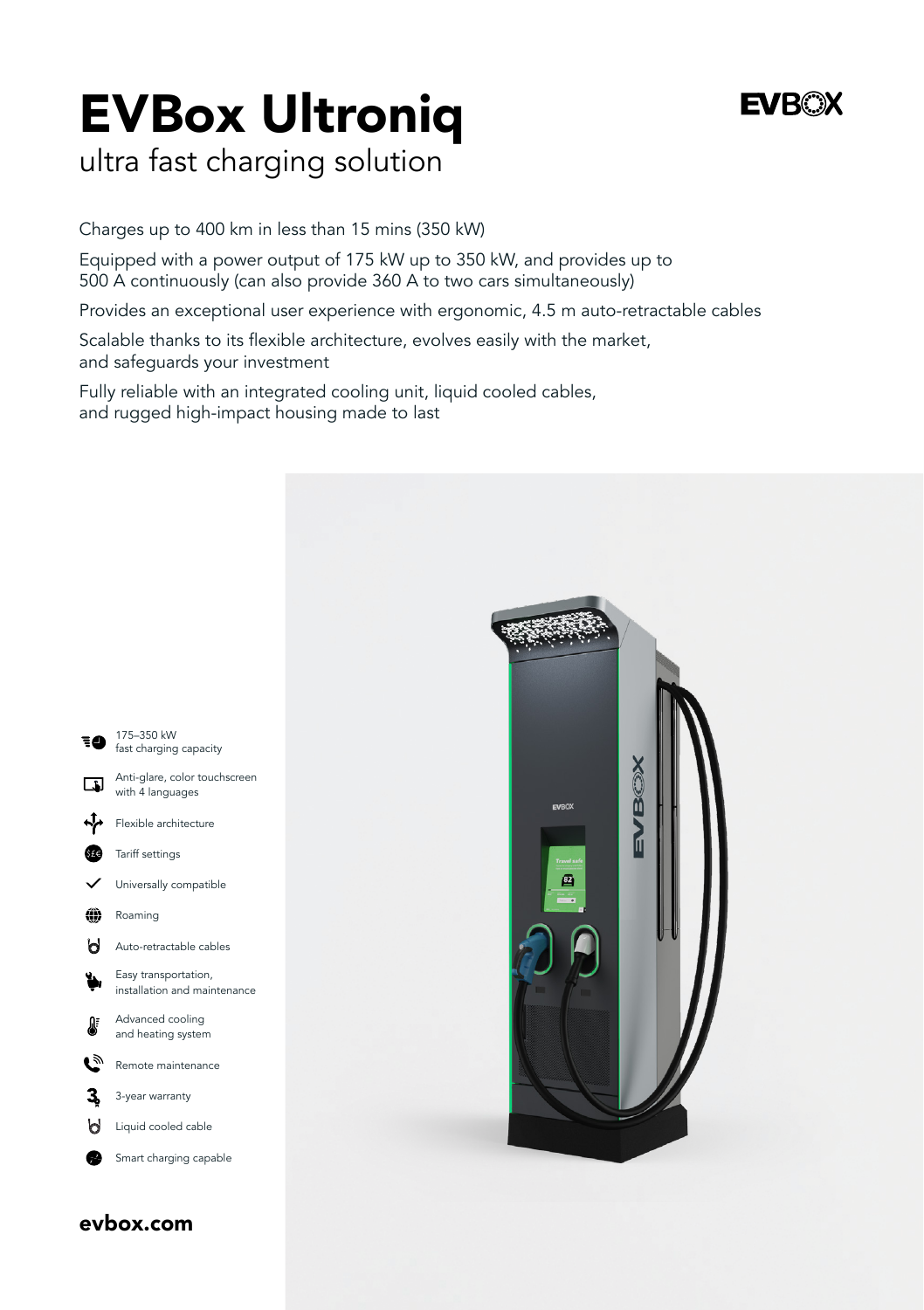# Product portfolio

### **EVBOX**

#### EVBox Ultroniq Power Unit 375 A (PU)

- This station does not include any charging connectors
- This station must be connected to a EVBox Ultroniq User Unit
- Equipped with an AC / DC converter
- Equipped with a DC controller
- Equipped with integrated energy meters
- Equipped with independent AC and DC electrical protections



#### EVBox Ultroniq User Unit 200 A (UU)

- Up to 175 kW / 950 V
- This station must be connected to a EVBox Ultroniq Power Unit
- Includes one or two charging connector
- Does not include an AC / DC converter
- Equipped with an HMI controller
- Equipped with a dry cable
- Available with both CCS2 and CHAdeMO connectors

#### EVBox Ultroniq User Unit 500 A (UU)

- Up to 350 kW / 950 V
- This station must be connected to a EVBox Ultroniq Power Unit
- Includes one or two charging connector
- Does not include an AC / DC converter
- Equipped with an HMI controller
- Equipped with an integrated cooling system for cooling the charging cable
- Equipped with a liquid cooled cable
- Available with both CCS2 and CHAdeMO connectors



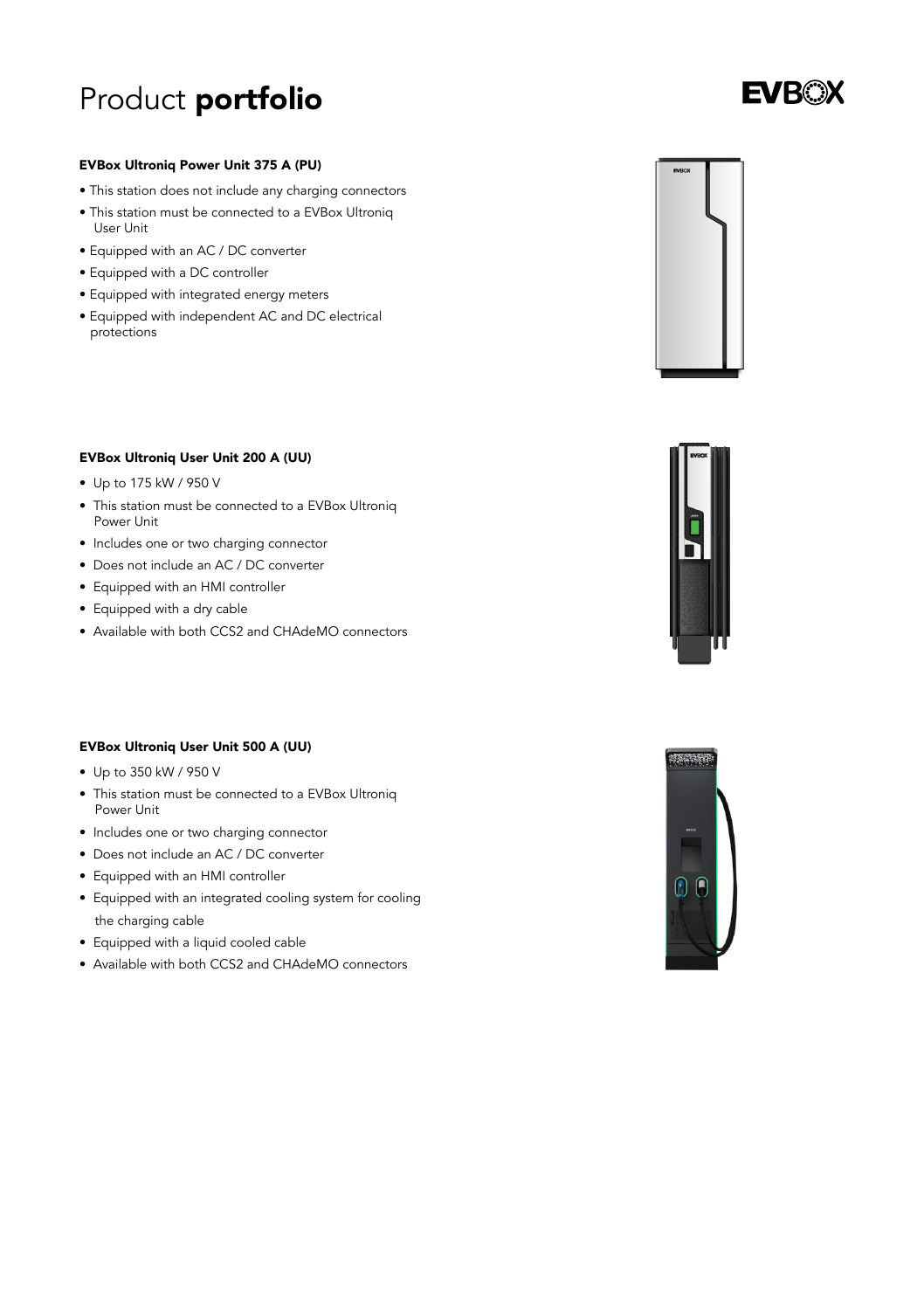# Product configurations



#### Configuration A

1 x EVBox Ultroniq Power Unit 375 A + EVBox Ultroniq User Unit 200 A EVBox Ultroniq 175 kW / 200 A



#### Configuration B

1 x EVBox Ultroniq Power Unit 375 A + EVBox Ultroniq User Unit 500 A with integrated cooling unit EVBox Ultroniq 175 kW / 375 A



#### Configuration C

2 x EVBox Ultroniq Power Unit 375 A + EVBox Ultroniq User Unit 500 A with integrated cooling unit EVBox Ultroniq 350 kW / 500 A



More configurations are available thanks to the flexible architecture.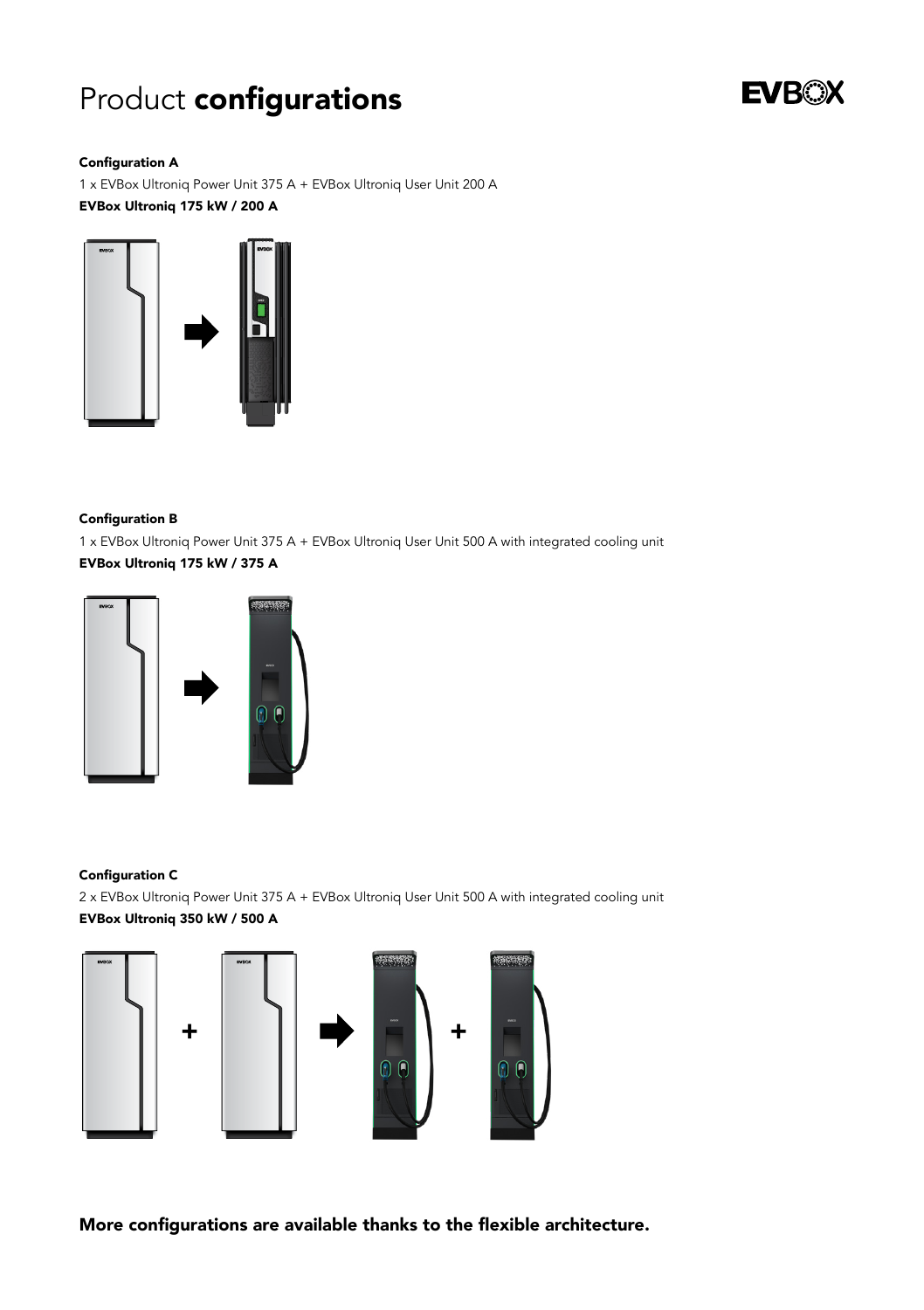### General specifications

Charging modes

Mode 4 (DC charging)

Connector type Mode 4

Cable length Mode 4

#### Structure and physical properties

Enclosure material Enclosure ratings Ambient temperature Storage temperature Operating humidity Enclosure fire ratings Cooling Mounting method Maximum installation height

#### Dimension (W x H x D) and weight

EVBox Ultroniq Power Unit 375 A EVBox Ultroniq User Unit 200 A EVBox Ultroniq User Unit 500 A

#### **Connectivity**

Authorization

Status indication / HMI Communication standard Communication protocol

#### **Certifications**

CHAdeMO up to 500 V / 200 A / 100 kW CCS2 up to 950 V / 200 A / 175 kW CCS2 up to 950 V / 375 A / 175 kW CCS2 up to 950 V / 500 A / 350 kW

CCS2 dry cable and CHAdeMO (UU 200) CCS2 cooled cable and CHAdeMO (UU 500)

4.5 m with auto-retractable cable

Galvanized steel (structure), aluminum (casing), stainless steel (feet) IP54 / IK10 -30°C to +50°C -40°C to +70°C 5% to 95% non-condensing M3 (NF P 92-501) Forced ventilation Floor / Ground (optional with clamping-sealing kit)  $< 2000 \text{ m}$ 

705 x 1920 x 930 mm / 1260 kg 331 x 1895 x 467 mm / 88 kg 595 x 2750 x 765 mm / 350 kg

RFID/NFC (ISO 14443, ISO 18092, ISO 15693, ISO 18000-3, Calypso, Mifare Ultralight C, Classic, Desfire) RGB LED Indicators / 7" anti-vandalism LCD touch screen GPRS/3G modem and Ethernet OCPP 1.5 S and 1.6 J

CE, EMC Directive 2014/30/EU, Low Voltage Directive 2014/35/EU, EN/IEC 61851-1, EN/IEC 61851-21-2, EN/IEC 61851-23, DIN 70121, ISO15118, CHAdeMO

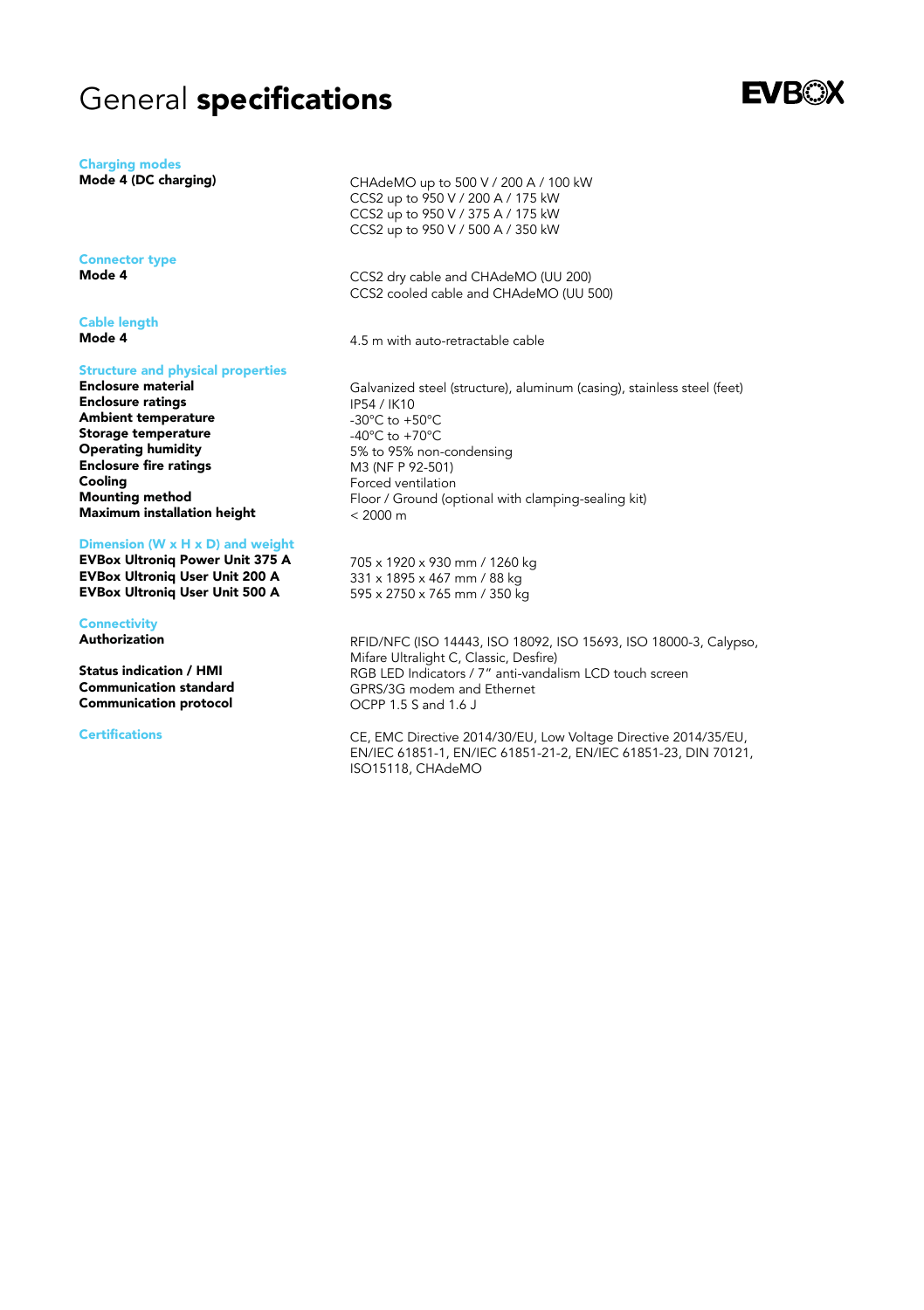# Electrical properties



|                                              | <b>Configuration A</b><br><b>EVBox Ultronig</b><br>175 kW / 200 A                       | <b>Configuration B</b><br><b>EVBox Ultronig</b><br>175 kW / 375 A | <b>Configuration C</b><br><b>EVBox Ultroniq</b><br>350 kW / 500 A                                   |
|----------------------------------------------|-----------------------------------------------------------------------------------------|-------------------------------------------------------------------|-----------------------------------------------------------------------------------------------------|
| AC input (EVBox Ultronig Power Unit 375 A)   |                                                                                         |                                                                   |                                                                                                     |
| Voltage range                                | 400 VAC +/- 10%                                                                         |                                                                   |                                                                                                     |
| Number of phases                             | $3P + N + PF$                                                                           |                                                                   |                                                                                                     |
| Frequency                                    | 50 Hz                                                                                   |                                                                   |                                                                                                     |
| Power factor                                 | > 0.98                                                                                  |                                                                   |                                                                                                     |
| Efficiency                                   | 95%                                                                                     |                                                                   |                                                                                                     |
| <b>Grounding system</b>                      | IT, TT or TN-S                                                                          |                                                                   |                                                                                                     |
| Stand-by power consumption                   | $100 W + 40 W$                                                                          | $100 W + 40 W$                                                    | $100 W + 100 W + 40 W$                                                                              |
| Required power supply capacity               | 177 kVA                                                                                 | 184 kVA                                                           | 2 x (184 kVA)                                                                                       |
| Nominal input current                        | 253 A                                                                                   | 263 A                                                             | $2 \times (263 \text{ A})$                                                                          |
| DC output                                    |                                                                                         |                                                                   |                                                                                                     |
| Maximum output power                         | 175 kW                                                                                  | 175 kW                                                            | 350 kW                                                                                              |
| Output voltage range                         | 50 VDC - 950 VDC                                                                        | 50 VDC - 950 VDC                                                  | 50 VDC - 950 VDC                                                                                    |
| Maximum output current                       | 184 A @ 950 V<br>200 A @ 875 V                                                          | 184 A @ 950 V<br>375 A @ 466 V                                    | 368 A @ 950 V<br>500 A @ 700 V                                                                      |
| <b>Electrical protections</b>                |                                                                                         |                                                                   |                                                                                                     |
| Internal electrical protections              | RCBO 30 mA Type A; MCB curve C/D; DC output fuses;<br>10 mA ground detector             |                                                                   |                                                                                                     |
| <b>Required circuit breakers</b><br>upstream | Adjustable MCCB, set to:<br>$I_0 = 270 A /$ Isd = x 10 & RCD 300 mA.<br>Type A, HI, (S) |                                                                   | 2 x (Adjustable MCCB, set to:<br>$I_0 = 270 A /$ Isd = x 10) & 2 x<br>(RCD 300 mA, Type A, HI, (S)) |